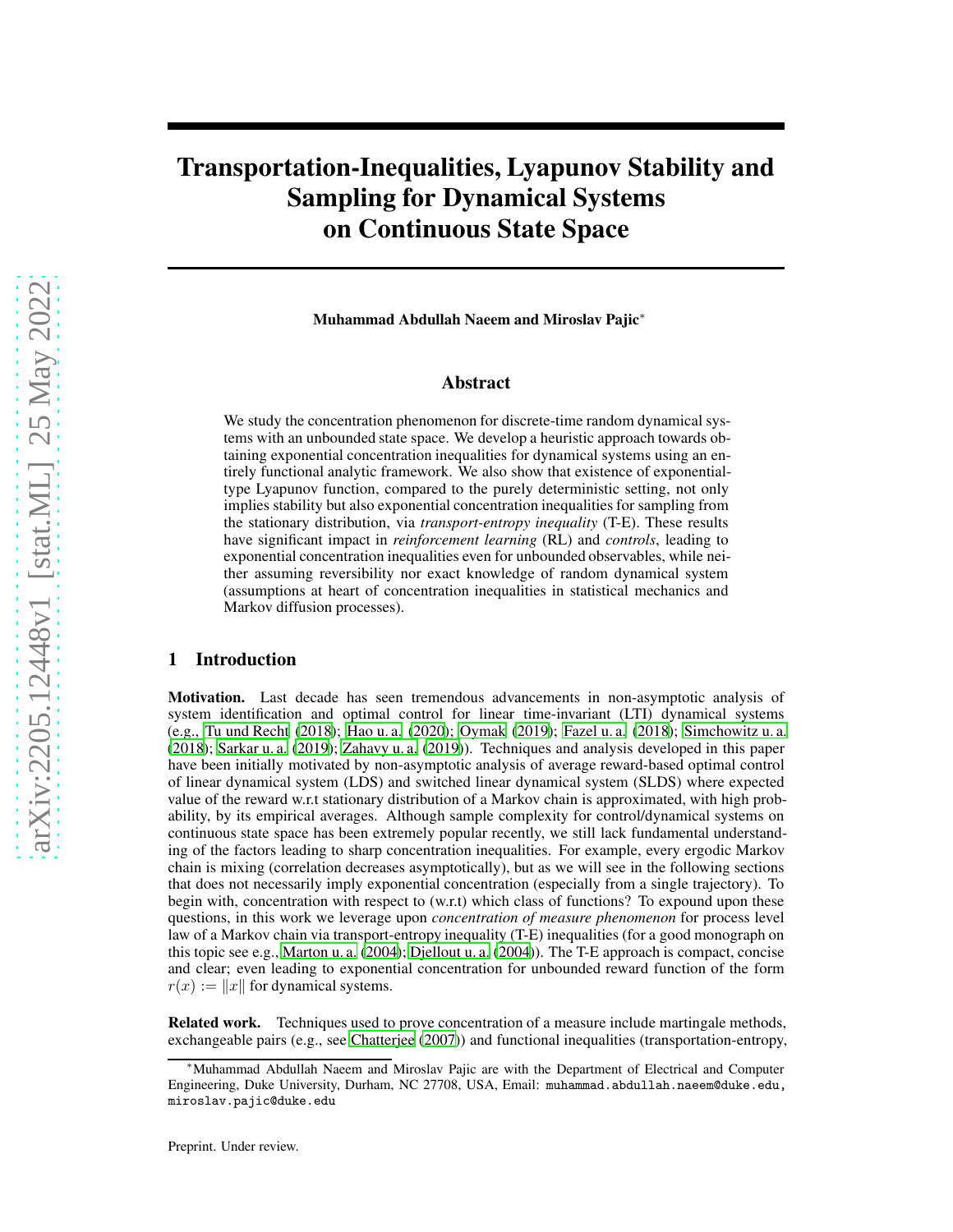logarithmic Sobolev/hypercontractivity and Poincare) [Ledoux](#page-9-8) [\(2001\)](#page-9-8). However, exploring measure concentration for dependent random variables as in Markov chains on unbounded spaces limits the application of martingale methods and exchangeable pairs. RL and system identification community, pretty much exclusively, have used *independent block technique* [Oymak](#page-9-1) [\(2019\)](#page-9-1); [Tu und Recht](#page-10-0) [\(2018\)](#page-10-0) that seems to work when observables are *bounded*. SLDS fall into the category of Markov chains admitting a Lyapunov function with geometric drift condition. Following Łatuszyński u. a. [\(2013\)](#page-9-9), by using martingale and independent block techniques, authors in [Naeem und Pajic \(2020\)](#page-9-10) were able to bound the mean-squared error between the empirical average and the expected reward (unbounded) from stationary distribution of SLDS; however, the employed probabilistic methods are tedious, opaque and lead to weak results.

Stein methods (see e.g., [Chatterjee und Dey \(2010\)](#page-9-11)), are well suited towards discrete setting in statistical physics but have limitations for model under consideration. Only recently, [Wang und Wu](#page-10-2) [\(2020\)](#page-10-2) started a formal, functional analytic study for concentration inequalities in discrete-time setting using transport-information (T-I) inequality. Verification of T-I is plausible either in the discrete state space setting, or when Markov chain is reversible and posseses a spectral gap in space of square integrable functions w.r.t its stationary distribution (see [Wang und Wu \(2020\)](#page-10-2) for more details). As we will see in concentration for nonlinear random dynamical systems, spectral gaps might only exist in Wasserstein sense. Reversibility assumption originates from study of Langevin-type stochastic differential equations used to model physical phenomenonsin the nature; however, the scope of this paper is not limited to the reversibility assumption.

Note that [Blower und Bolley](#page-8-0) [\(2005\)](#page-8-0); [Djellout u. a. \(2004](#page-9-6)) have studied T-E inequalities for the case of stable LDS. However, a framework to provide exponential concentration inequalities for deviation of empirical averages of some unbounded test function is missing. Concentration for nonlinear random dynamical systems is not well explored, partly because they are not necessarily contractive in trivial metric. As shown in the following sections, we circumvent this issue by using a contractive metrics introduced by [Hairer und Mattingly](#page-9-12) [\(2011\)](#page-9-12) at the loss of uniform transportation-entropy constant. However, we still manage to provide sharp concentration inequalities by directly linking strong contractions offered by exponential Lyapunov function to transportation-entropy constant, using results from [Bolley und Villani](#page-9-13) [\(2005\)](#page-9-13).

**Notation.** We use  $I_n \in \mathbb{R}^{n \times n}$  to denote the *n* dimensional identity matrix. For random variables x and y,  $Cov(x, y)$  denote the covariance.  $\mathcal{B}_{\alpha}^{n} := \{x \in \mathbb{R}^{n} : ||x|| := ||x||_2 \leq \alpha\}$  is the  $\alpha$ -ball in  $\mathbb{R}^{n}$ .  $\chi_{\{\}}$  () is the indicator function, whereas  $\rho(A)$  and  $||A||_2$  represents spectral radius and the usual 2 matrix norm of  $A \in \mathbb{R}^{n \times n}$ , respectively. A sequence  $\{a(N)\}_{N \in \mathbb{N}} \in \mathcal{O}(N)$ , if it increases at most linearly in N (this is not limited to asymptotic results). Space of probability measure on  $\mathcal{X}$ is denoted by  $\mathcal{P}(\mathcal{X})$  and space of its Borel subsets is represented by  $\mathbb{B}(\mathcal{P}(\mathcal{X}))$ . For a function r and  $\mu \in \mathcal{P}(\mathcal{X})$ , we use  $\langle r \rangle_{\mu}$  to denote expectation of r w.r.t  $\mu$ . Finally, for a set  $\mathcal{K} \subseteq \{1, ..., M\}$ , its complement is  $\mathcal{K}^{\complement} := \{1, ..., M\} \setminus \mathcal{K}.$ 

On a metric space  $(\mathcal{X}, d)$ , for  $\mu, \nu \in \mathcal{P}(\mathcal{X})$ , we define Wasserstein metric of order  $p \in [1, \infty)$  as

$$
\mathcal{W}_d^p(\nu,\mu) = \left(\inf_{(X,Y)\in\Gamma(\nu,\mu)} \mathbb{E} \, d^p(X,Y)\right)^{\frac{1}{p}}; \tag{1}
$$

here,  $\Gamma(\nu, \mu) \in \mathcal{P}(\mathcal{X}^2)$ , and  $(X, Y) \in \Gamma(\nu, \mu)$  implies that random variables  $(X, Y)$  follow some probability distributions on  $\mathcal{P}(\mathcal{X}^2)$  with marginals  $\nu$  and  $\mu$ . Another way of comparing two probability distributions on  $X$  is via relative entropy, which is defined as

$$
Ent(v||u) = \begin{cases} \int \log\left(\frac{d\nu}{d\mu}\right) d\nu, & \text{if } \nu \ll \mu, \\ +\infty, & \text{otherwise.} \end{cases}
$$
 (2)

#### 1.1 Problem Statement

Under the action of some state dependent policy  $\pi$ , we consider a closed-loop random dynamical system of the form

<span id="page-1-1"></span>
$$
x_{k+1} = F(x_k, \pi(x_k), \epsilon_k), \quad \epsilon_k \sim \mathcal{N}(0, I_k) \quad i.i.d.^2 \tag{3}
$$

<span id="page-1-0"></span><sup>&</sup>lt;sup>2</sup>For the sake of brevity, from now on we will exclude reference to  $\pi$  in state update equations as state dependent policy implies there exists some function G such that  $F(x_k, \pi(x_k), \epsilon_k) = G(x_k, \epsilon_k)$ .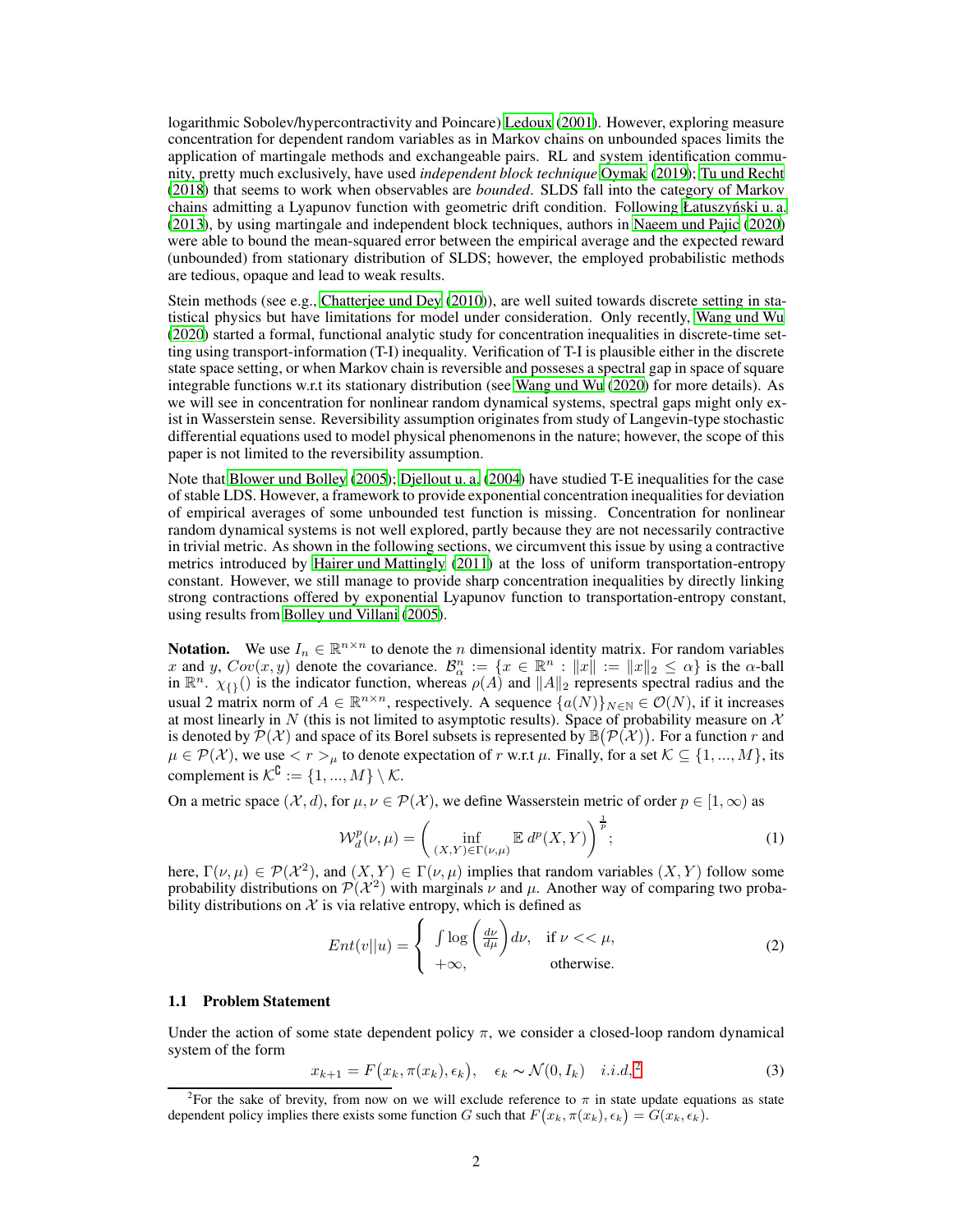where  $x_k \in \mathbb{R}^n$  for all  $k \in \mathbb{N}$  and  $F : \mathbb{R}^n \times \mathbb{R}^n \times \mathbb{R}^n \longrightarrow \mathbb{R}^n$ . We assume that the transition kernel converges to some stationary distribution  $\mu_{\pi}$  under Wasserstein metric  $\mathcal{W}_{d_{\beta^*}}$  equipped with some distance function  $d_{\beta *}$ .

If we have access to empirical averages of some unbounded reward function  $r(x)$ , in this work, we explore the following questions:

• *Concentration from simulating a single trajectory*: When, how and why can we provide something similar to following exponential concentrations

<span id="page-2-0"></span>
$$
\mu^N \left[ \left| \frac{1}{N} \sum_{i=1}^N r(x_i) - \langle r \rangle_{\mu_\pi} \right| > \epsilon \right] \le 2 \exp \left( - \frac{N \epsilon^2}{K_{sys}(r)} \right),\tag{4}
$$

where r can be some unbounded function, in a control-theoretic or RL framework (e.g.,  $r(x) := ||x||$ , and  $K_{sys}(r)$  is a constant dependent on system properties and 'smoothness' of r (related to Lipschitz constant)?

- When explicit knowledge of stationary distribution and system dynamics is not available, what are easy-to-verify sufficient conditions/functional inequalities for concentration from a single trajectory?
- In which ways stability of the considered dynamical system affects the concentration? and
- Is correlation between samples dependent on system stability?

#### 1.2 Contribution and Main Results

The main contributions of this paper are as follows:

- This paper's fundamental contribution is a novel point of view towards getting exponential concentration inequalities for a random dynamical system, in an extremely tractable manner. To achieve this we connect ideas and techniques *from particle methods, functional inequalities and convergence of Markov chains in Wasserstein distance*.
- *For stable LDS, we show how to obtain exponential concentration of the form* [\(4\)](#page-2-0) *from single trajectory.* The idea is that we can find a common metric on the space of probability measures, such that the transition kernels are contractive and uniformly satisfy transportation-entropy inequality.
- We show that *weighted T-E inequalities*, initially developed by [Bolley und Villani \(2005\)](#page-9-13) for theoretical exploration, reveal sharp concentration inequality for an empirical average of the test function (evaluated on i.i.d samples from stationary distribution), under the existence assumption of *exponential-type Lyapunov function*.
- In case of non-linear random dynamical systems, such as Harris ergodic Markov chains (HEMCs), we show that if exponential Lyapunov function exists, an exponential concentration of the form is obtained

$$
\mathbb{P}\left[\left|\frac{1}{N}\sum_{i=1}^{N}r(y_i)-\langle r\rangle_{\mu_{\pi}}\right|>\epsilon\right] \leq 2\exp\left(-\frac{N\epsilon^2}{K_{sys}(r)}\right);
$$
\n(5)

here,  $(y_i)_{i \in \mathbb{N}}$  are i.i.d samples from  $\mu_\pi$ . Since, in application we can not simulate i.i.d samples from a stationary distribution of the dynamical system, *we can get concentration of the form* [\(4\)](#page-2-0) *by simulating multiple independent trajectories from* [\(3\)](#page-1-1) *and averaging the samples after some burn-in time*. Reason being, we cannot find a common metric under which the transition kernels are contractive and uniformly satisfy a T-E inequality.<sup>[3](#page-2-1)</sup>

**Outline of paper.** In Section [2,](#page-3-0) we lay down a mathematical framework to provide concentration for dependent random variables under the assumptions of uniform transport-entropy constants for a Markov transition kernel and Wasserstein contractivity. We conclude Section 2 with verification of the developed results on the problem of sample complexity in policy evaluation for average-reward

<span id="page-2-1"></span> $3$ Note that we would not even get exponential concentration by running multiple independent trajectories, if not for existence of exponential Lyapunov function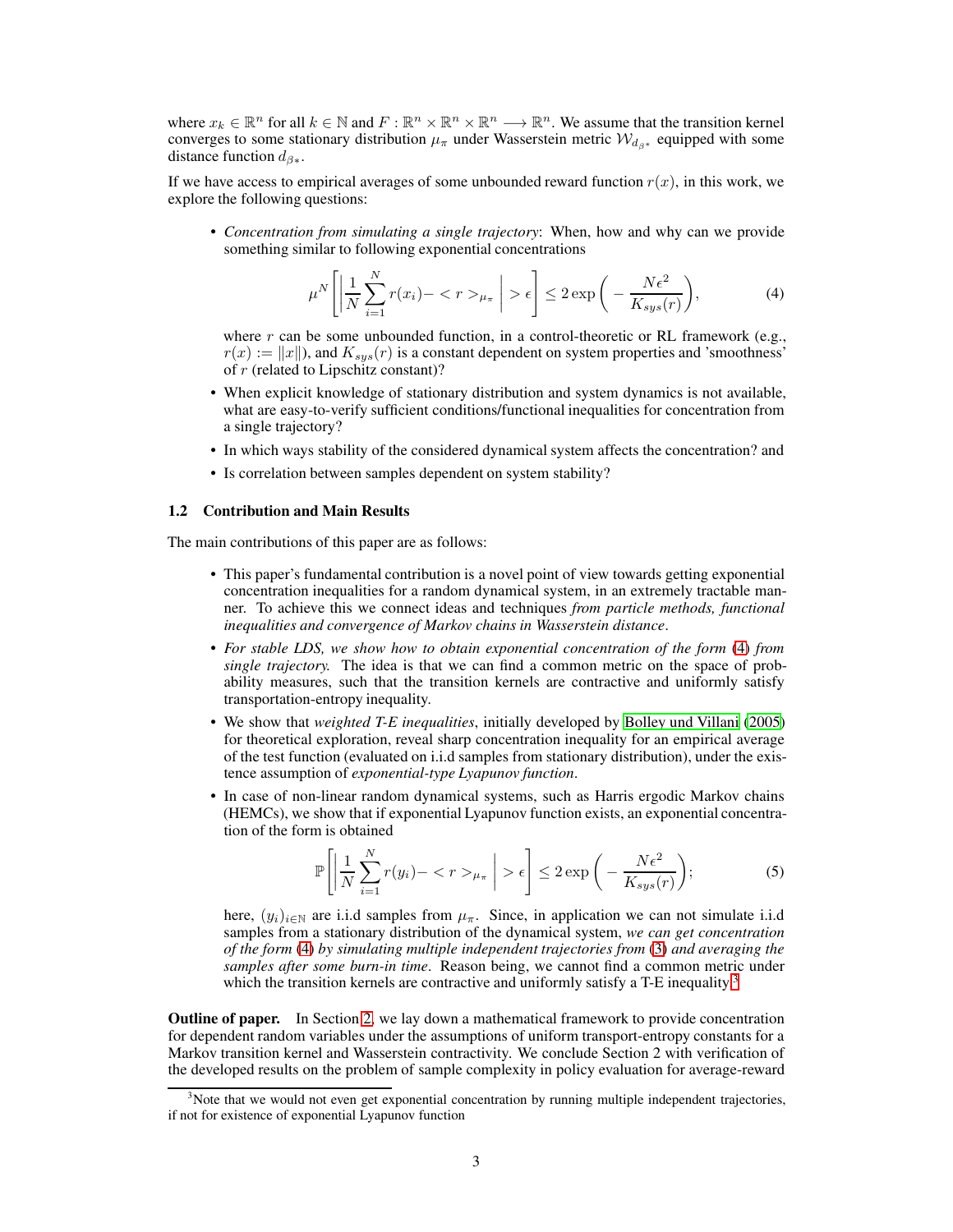based optimal control for LDS. Section [3](#page-5-0) focuses on concentration for HEMCs that are not necessarily convergent in Wasserstein metric with trivial euclidean distance. We show that if exponentialtype Lyapunov function exists, empirical averages of test function evaluated on i.i.d samples from stationary distribution of Harris chain are sharply concentrated. Finally, this phenomenon is verified on the example of an SLDS.

# <span id="page-3-0"></span>2 Extending Concentration to Dependent Random Variables via Tensorization

#### 2.1 Preliminaries

Before we introduce the mathematical framework to derive concentration for dependent random variables, we introduce the following results utilized later in this work.

**Definition 2.1.** Consider metric space  $(\mathcal{X}, d)$  and reference probability measure  $\mu \in \mathcal{P}(\mathcal{X})$ . Then we say that  $\mu$  satisfies  $\mathcal{T}_1^d(C)$  or to be concise  $\mu \in \mathcal{T}_1^d(C)$  for some  $C > 0$  if for all  $\nu \in \mathcal{P}(\mathcal{X})$  it holds that

<span id="page-3-1"></span>
$$
\mathcal{W}_d(\mu, \nu) \le \sqrt{2CEnt(\nu||\mu)}\tag{6}
$$

**Lemma 2.2** [\(Bobkov und Götze \(1999\)](#page-8-1)).  $\mu$  *satisfies*  $\mathcal{T}_1^d(C)$  *if and only if for all Lipschitz function* f with  $\langle f \rangle_{\mu} := \mathbb{E}_{\mu} f$ , it holds that

$$
\int e^{\lambda(f - \langle f \rangle_{\mu})} d\mu \le \exp(\frac{\lambda^2}{2}C \|f\|_{L(d)}^2), \quad \text{where} \quad \|f\|_{L(d)} := \sup_{x \ne y} \frac{|f(x) - f(y)|}{d(x, y)}.
$$
 (7)

A formal equivalence between the Gaussian tail behavior of  $\mu$  and T-E inequality can be concluded from [Djellout u. a. \(2004](#page-9-6)); [Bolley und Villani \(2005\)](#page-9-13); we will provide a sharper form of the following result in Section [3.](#page-5-0)

**Lemma 2.3.** If there exists some  $\alpha > 0$  and  $x_0 \in \mathcal{X}$ , such that  $\int e^{\alpha d^2(x,x_0)} \mu(dx) < \infty$  then for all  $\nu \in \mathcal{P}(\mathcal{Y})$  *it holds that* 

$$
\mathcal{W}_d(\mu,\nu) \le \left(2 + 2\log \int e^{\alpha d^2(x,x_0)}\mu(dx)\right)^{\frac{1}{2}} \sqrt{Ent(\nu||\mu)}.
$$
\n(8)

*Remark* 2.4. [\(7\)](#page-3-1) along with Markov inequality implies that if we have N i.i.d samples  $(x_i)_{i=1}^N$  from  $\mu \in \mathcal{T}_1^d(C)$ , then

$$
\mathbb{P}\left[\left|\frac{1}{N}\sum_{i=1}^{N}r(x_i)-\langle r\rangle_{\mu}\right|>\epsilon\right] \leq 2\exp\left(-\frac{N\epsilon^2}{2C\|r\|_{L(d)}^2}\right).
$$
\n(9)

Now, consider a Markov Chain  $x^N := (x_i)_{i=1}^N$  with distribution  $\mu^N \in \mathcal{P}(\mathcal{X}^N)$  and  $\mathcal{P}^m(x, \mathcal{B}) :=$  $\mathbb{P}(x_m \in \mathcal{B}|x_0 = x)$ , for all Borel subsets  $\mathcal{B}$  of  $\mathcal{X}$ . We can extend the metric d to  $\mathcal{X}^N$  as

<span id="page-3-4"></span><span id="page-3-3"></span><span id="page-3-2"></span>
$$
d_{(N)}(x^N, y^N) = \sum_{i=1}^N d(x_i, y_i).
$$
 (10)

If  $\mu^N \in \mathcal{T}_1^{d(N)}(\mathcal{O}(N))$  and r is one Lipschitz i.e.,  $||r||_{L(d)} \leq 1$ , then  $\Phi(x^N) := \frac{1}{N} \sum_{i=1}^N r(x_i)$ satisfies  $\|\Phi\|_{L(d_{(N)})} \leq \frac{1}{N}$ ; plugging these results into [\(7\)](#page-3-1), it follows that

$$
\mu^N \left[ \left| \frac{1}{N} \sum_{i=1}^N r(x_i) - \mathbb{E} \left( \frac{1}{N} \sum_{i=1}^N r(x_i) \right) \right| > \epsilon \right] \le 2 \exp \left( - \frac{N \epsilon^2}{2C} \right). \tag{11}
$$

#### 2.2 Contractivity and Uniform Transport Constants

As one would wonder from [\(10\)](#page-3-2), when does the T-E for process level law of Markov chain, increases at worse linearly with dimension (in sample term)? Sufficient conditions (see e.g., [Djellout u. a.](#page-9-6) [\(2004\)](#page-9-6); [Bolley und Villani](#page-9-13) [\(2005\)](#page-9-13)) are

- (i)  $\mathcal{P}(x, \cdot) \in T_1^d(C)$ , for all  $x \in \mathcal{X}$ , and some  $C > 0$ , (12)
- (*ii*)  $\mathcal{W}_d(\mathcal{P}(x, \cdot), \mathcal{P}(y, \cdot)) \leq \hat{\lambda} d(x, y), \text{ for all } (x, y) \in \mathcal{X}^2 \text{ and some } \hat{\lambda} \in [0, 1).$  (13)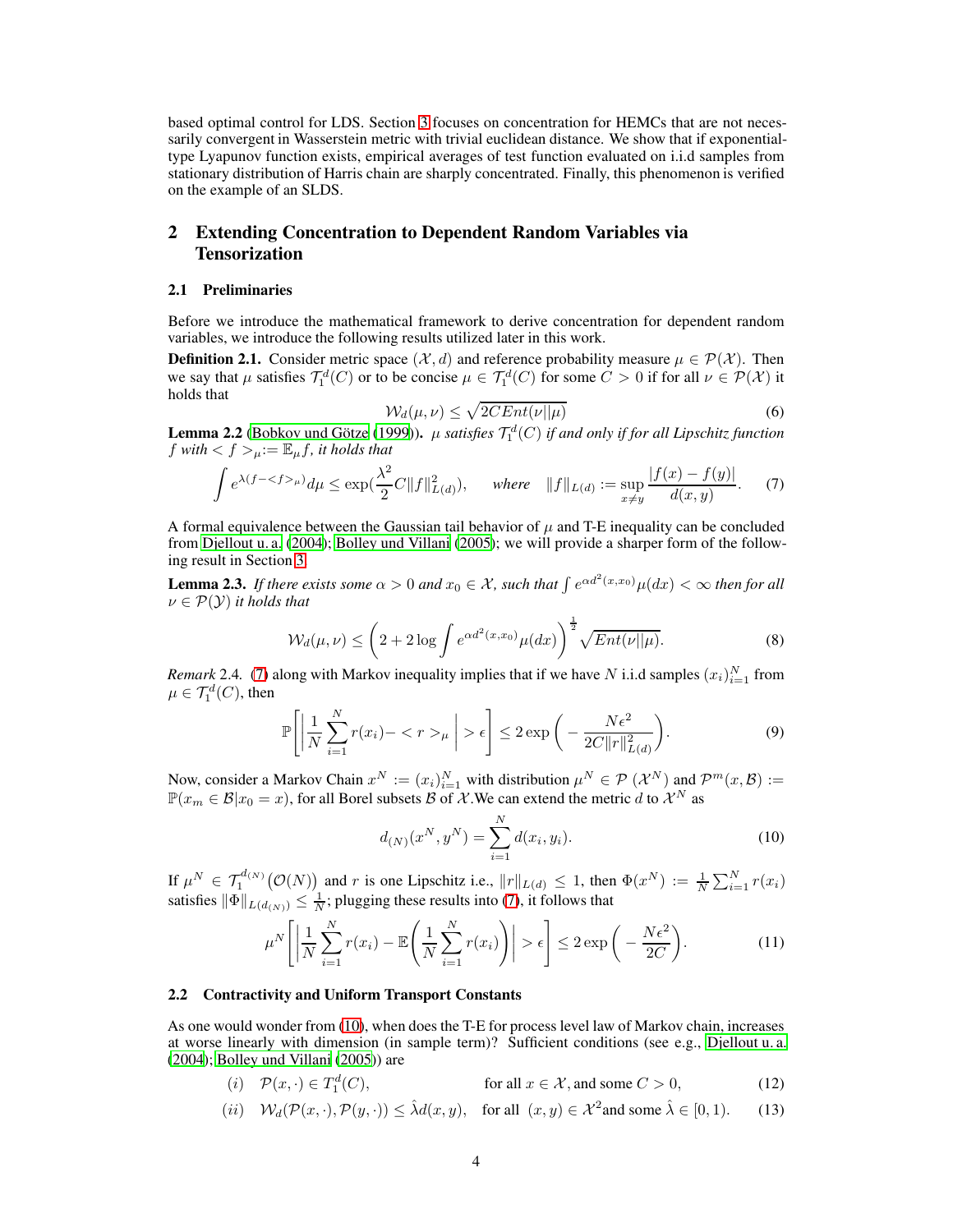Property [\(12\)](#page-3-3) is often referred to as existence of uniform transportation constant and [\(13\)](#page-3-4) represents contractivity of Markov Chain in Wasserstein metric / *spectral gap in Wasserstein sense*. Now we have the following result.

<span id="page-4-0"></span>Claim 2.5. *If* [\(12\)](#page-3-3) *and* [\(13\)](#page-3-4) *hold, process level distribution of samples from Markov chain*  $(x_1, \ldots, x_N)$  *that we will often denote as*  $Law(x_1, \ldots, x_N)$  *or*  $\mu^N$  *satisfies*  $T_1^{d(N)}$  $\left(\frac{CN}{(1-\hat{\lambda})^2}\right)$  *, for all*  $N \in \mathbb{N}$ *.* 

*Proof.* The proof follows from dual formulation by Bobkov and Gotze (see [Djellout u. a.](#page-9-6) [\(2004\)](#page-9-6)). П

#### 2.3 Sharp Deviation Inequalities for Average-Reward Based Optimal Control

In optimal control and reinforcement learning literature, it is often the case that under the action of some state dependent policy, the resulting closed-loop dynamical system under consideration,  $(x_i)_{i=1}^N$ , mixes to some stationary distribution  $\mu_{\pi} \in \mathcal{P}(\mathcal{X})$ . When exact system parameters and state are unknown but time-averages of the reward function  $r(x) := ||x||$ , although unbounded, are available, sharp deviation bounds of  $\frac{1}{N} \sum_{i=1}^{N} r(x_i)$  from  $\lt r >_{\mu_{\pi}}$  are of utmost importance from the sample complexity point of view. Sufficient conditions for concentration of empirical averages of  $r(x) := ||x||$  or any Lipschitz function essentially boils down to showing that the process level law of the Markov chain  $\mu^N \in \mathcal{T}_1^{d_{(N)}}(\mathcal{O}(N)).$ 

Theorem 2.6. *Assume that under some metric* dβ<sup>∗</sup> *, a random dynamical system uniformly satisfies T-E inequality with constant*  $C > 0$  *and is contractive in Wasserstein sense with constant*  $\gamma \in (0, 1)$ *. Then, for any 1 Lipschitz function* r*, the following deviation inequality for empirical averages of* r *holds*

$$
\mu^N \left[ \left| \frac{1}{N} \sum_{i=1}^N r(x_i) - \langle r \rangle_{\mu_\pi} \right| > \frac{\mathcal{W}_{d_{\beta^*}}(\mathcal{P}(x, \cdot), \mu_\pi)}{N(1 - \gamma)} + \epsilon \right] \le 2 \exp\left( -\frac{N\epsilon^2 (1 - \gamma)^2}{2C} \right). \tag{14}
$$

*Proof.* Since the theorem assumptions satisfy the claim in [\(2.5\)](#page-4-0), it holds that  $\mu^N \in$  $\mathcal{T}_1^{d_{\beta^*(N)}}\left(\frac{CN}{(1-\gamma)^2}\right)$ . Let  $(y_i)_{i=1}^N$  be i.i.d samples from  $\mu_\pi$  and assume that the Markov chain starts deterministicly with  $x_1 = x$ . Then, we have for all  $\epsilon > 0$  it holds

$$
\mu^N \left[ \left| \frac{1}{N} \sum_{i=1}^N r(x_i) - \langle r \rangle_{\mu_\pi} \right| > \frac{\mathcal{W}_{d_{\beta^*}}(\mathcal{P}(x, \cdot), \mu_\pi)}{N(1 - \gamma)} + \epsilon \right]
$$
\n
$$
\leq \mu^N \left[ \left| \frac{1}{N} \sum_{i=1}^N r(x_i) - \mathbb{E} \left( \frac{1}{N} \sum_{i=1}^N r(x_i) \right) \right| + \left| \mathbb{E} \left( \frac{1}{N} \sum_{i=1}^N r(y_i) \right) - \mathbb{E} \left( \frac{1}{N} \sum_{i=1}^N r(x_i) \right) \right| > \frac{\mathcal{W}_{d_{\beta^*}}(\mathcal{P}(x, \cdot), \mu_\pi)}{N(1 - \gamma)} + \epsilon \right]
$$
\n
$$
\leq N \left[ \left| \frac{1}{N} \sum_{i=1}^N r(x_i) \right| + \left| \frac{1}{N} \sum_{i=1}^N r(x_i) \right| \right], \quad \text{(15)}
$$

$$
\leq \mu^N \left[ \left| \frac{1}{N} \sum_{i=1}^N r(x_i) - \mathbb{E} \left( \frac{1}{N} \sum_{i=1}^N r(x_i) \right) \right| > \epsilon \right]
$$
\n(15)

$$
\leq 2 \exp\bigg(-\frac{N\epsilon^2(1-\gamma)^2}{2C}\bigg),\tag{16}
$$

where [\(15\)](#page-4-1) follows from contractive dynamics in Wasserstein distance.

*Remark* 2.7*.* The structure of the aforementioned concentration inequality is inspired by the work in [Malrieu \(2001\)](#page-9-14) on bounding deviations of empirical measure formed by interacting particle systems from their infinite particle limit (Mckean-Vlasov diffusion); see e.g., problem section in [Villani](#page-10-3) [\(2003\)](#page-10-3) for an involved discussion on this matter. However, there is a subtle difference in our approach – if we work with an  $\ell^2$  inspired metric on  $\mathcal{X}^N$  as in [Malrieu](#page-9-14) [\(2001\)](#page-9-14), i.e.,

$$
d_{(N)}^2(x^N, y^N) := \sqrt{\sum_{i=1}^N d^2(x_i, y_i)}.
$$
 (17)

<span id="page-4-2"></span><span id="page-4-1"></span> $\Box$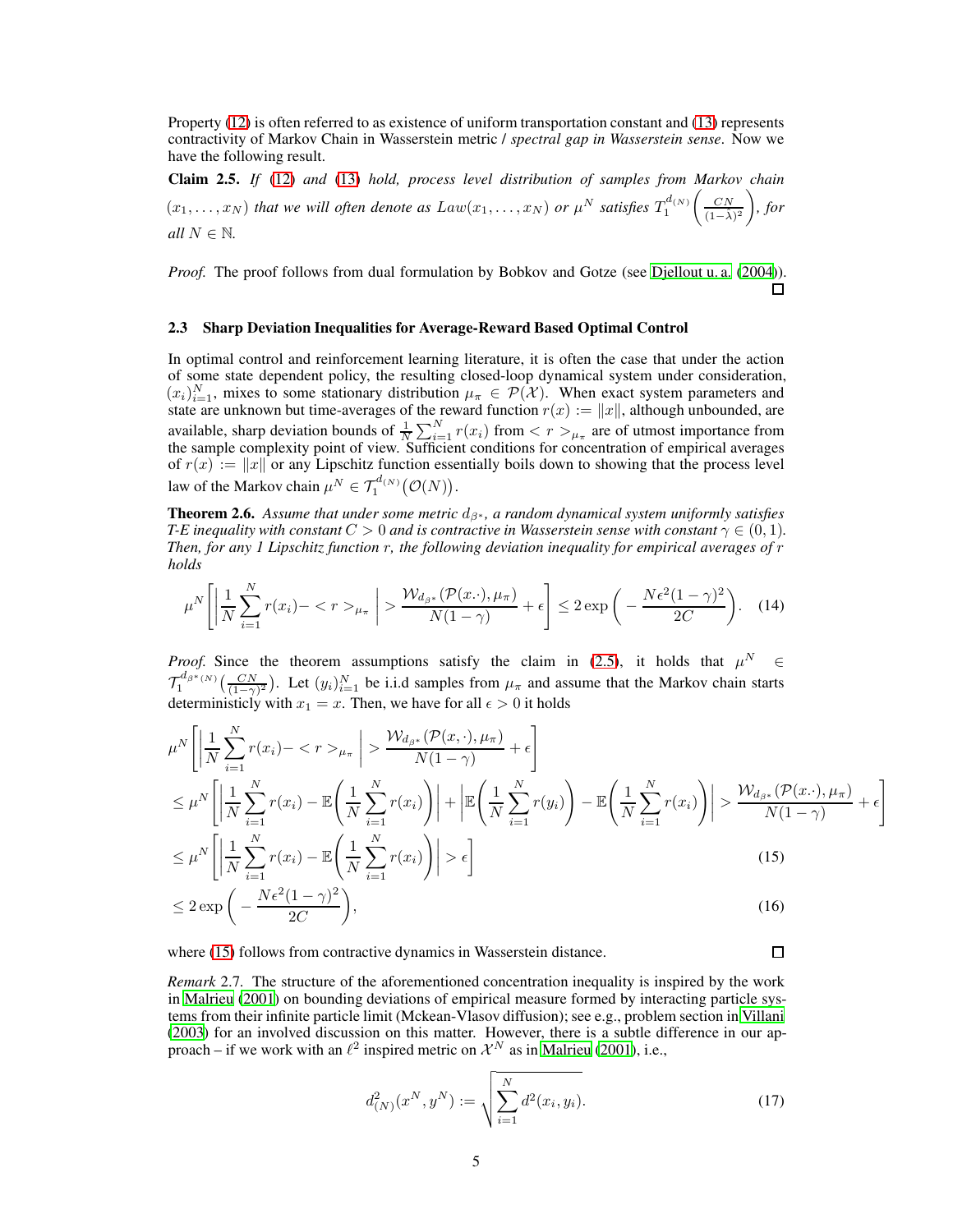Then,  $\Phi(x^N) := \frac{1}{N} \sum_{i=1}^N r(x_i)$  w.r.t  $\ell^2$  metric is only  $\frac{1}{\sqrt{l}}$  $\frac{1}{N}$  Lipschitz — i.e.,  $\|\Phi\|_{L(d^2_{(N)})} \leq \frac{1}{\sqrt{N}}$  $\frac{1}{N}$  and any hope for concentration would require  $\mu^N \in \mathcal{T}_1^{d^2(N)}(\mathcal{O}(1))$  (i.e., *dimension free concentration*), which is very difficult to check (this is feasible only in Markov diffusion processes with uniformly convex external potentials and symmetric interaction potentials, see e.g., [Malrieu \(2001\)](#page-9-14)).

Decay of correlation. By combining conditions from [\(12\)](#page-3-3) and [\(13\)](#page-3-4), with Taylor's expansion for small  $\lambda$  (terms of order up to  $\lambda^2$ ) appearing on both sides in Bobkov-Gotze dual form [\(7\)](#page-3-1), we get for all  $x \in \mathcal{X}$  it holds that

<span id="page-5-2"></span>
$$
|Cov_{P_x}[f(x_n), f(x_{n+k})]| \le \frac{\hat{\lambda}^k}{1 - \hat{\lambda}^2} C ||f||_{L(d)}^2.
$$
 (18)

#### 2.4 Sharp Concentration via Single Trajectory of Stable Linear Dynamical Systems

Consider a discrete-time linear dynamical system (LDS) of the form

<span id="page-5-1"></span>
$$
y_{t+1} = Ay_t + \epsilon_t, \quad ||A||_2 = \hat{\lambda} < 1 \quad \text{and i.i.d. } \epsilon_t \sim \mathcal{N}(0, \mathcal{I}_n). \tag{19}
$$

*Notion of global stability in control theory is related to*  $\rho(A) < 1$ *; however, Gelfand's formula implies for any*  $\rho \in (\rho(A), 1)$  *there exists*  $0 < M(\rho)$  *such that*  $||A^n|| \leq M(\rho)\rho^n$  for all  $n \in \mathbb{N}$  and concentration inequalities are similar.

With the trivial euclidean metric  $d(x, y) := ||x - y||$ , the transition kernel from [\(19\)](#page-5-1) satisfies  $\mathcal{P}(x, \cdot) \in T_1^d(1), \forall x \in \mathcal{X}$  [Talagrand](#page-10-4) [\(1996\)](#page-10-4) and  $\mathcal{W}_d^2(\mathcal{P}(x, \cdot), \mathcal{P}(y, \cdot)) = ||Ax - Ay|| \le$  $\hat{\lambda}d(x,y)$  (see e.g., [Givens u. a.](#page-9-15) [\(1984\)](#page-9-15)). Now, an application of Jensens' inequality reveals  $W_d(\mathcal{P}(x, \cdot), \mathcal{P}(y, \cdot)) \leq W_d(\mathcal{P}(x, \cdot), \mathcal{P}(y, \cdot))$  and contractivity follows. As conditions [\(12\)](#page-3-3) and [\(13\)](#page-3-4) are satisfied, we can use coupling technique inspired by Marton u.a. (2004) to prove that  $\mathbb{P}^N := \text{Law}(y_1, \ldots, y_N)$  of the LDS satisfies  $T_1^{d(N)}\left(\frac{N}{(1-\hat{\lambda})^2}\right)$ ; and if  $\nu_\pi$  is the invariant measure corresponding to [\(19\)](#page-5-1), it follows that

$$
\mathbb{P}^N\left[\left|\frac{1}{N}\sum_{i=1}^N\|y_i\| - \langle \|y\|>\nu_{\pi}\right| > \frac{\mathcal{W}_d(\mathcal{P}(x,\cdot),\nu_{\pi})}{N(1-\hat{\lambda})} + \epsilon\right] \leq \leq \mathbb{P}^N\left[\left|\frac{1}{N}\sum_{i=1}^N\|y_i\| - \mathbb{E}\left(\frac{1}{N}\sum_{i=1}^N\|y_i\|\right)\right| > \epsilon\right] \leq 2\exp\left(-\frac{N\epsilon^2(1-\hat{\lambda})^2}{2}\right). \tag{20}
$$

# <span id="page-5-0"></span>3 Concentration for Nonlinear Random Dynamical Systems: The Case of Harris Ergodic Markov Chains

#### 3.1 Exponential Convergence in Weighted Total Variation Distances and Concentration

Harris chains are usually not contractive in trivial euclidean metric  $d(x, y) = ||x - y||$ ; although by definition, they do satisfy *Lyapunov condition with geometric drift, i.e.,*

$$
PV(x) \le \hat{\gamma}V(x) + K, \quad \text{for some } \hat{\gamma} \in (0, 1), K < \infty \text{ and} \tag{21}
$$

the *minorization condition* (as we will not be explicitly using it, see [Eberle \(2015](#page-9-16)) for more details). [Hairer](#page-9-17) [\(2006\)](#page-9-17) studied convergence of Harris Markov chains in a functional analytic framework by introducing metric parameterized by  $\beta^* > 0$ , i.e.,

<span id="page-5-3"></span>
$$
d_{\beta^*}(x, y) := (2 + \beta^* V(x) + \beta^* V(y)) \chi_{x \neq y};
$$
\n(22)

such that, chain under consideration is contractive for some  $\lambda_{\beta^*} \in (0,1)$  under Wasserstein distance equipped with metric  $d_{\beta^*}$ .

Unfortunately, as these metrics lack a good geometric content, we gain contractive metric at the cost of uniform transport-entropy constant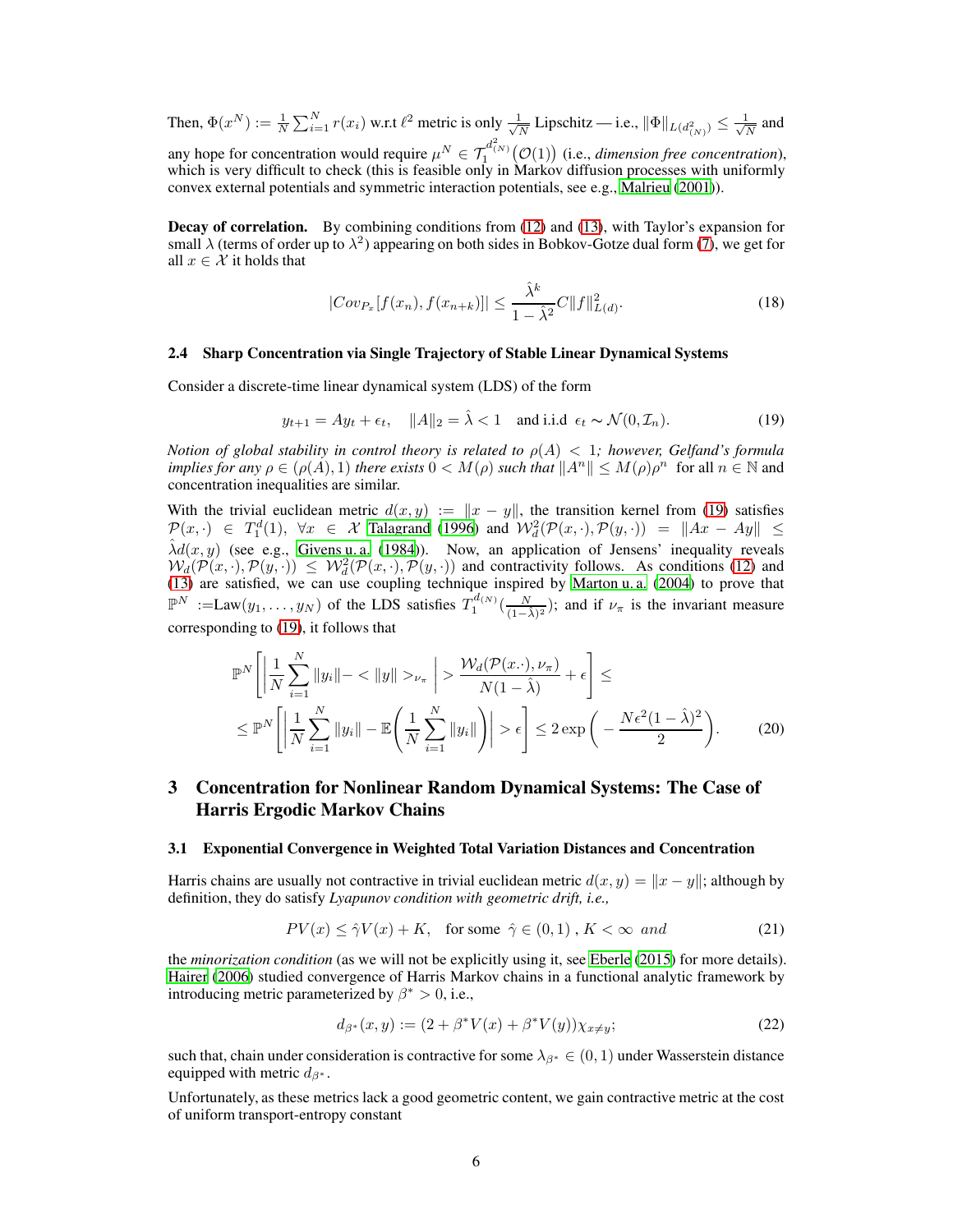Weighted T-E inequality. Since, we will be dealing with concentration phenomenon for Harris chains which are not contractive w.r.t trivial euclidean metric, more general inequality linking Wasserstein metric and relative entropy is required that allows for the flexibility of distance like  $d_{\beta^*}$ . Shortly after [Bolley und Villani \(2005\)](#page-9-13) came up with weighted T-E inequalities, in a totally independent setting of interest [Hairer und Mattingly](#page-9-12) [\(2011\)](#page-9-12) proved convergence of Harris chain in  $W_{da*}$ , when used together these ideas allowed us to extend concentration phenomenon to nonlinear random dynamical systems. Since Wasserstein metric is always upper bounded by a weighted total variation distance, in this setting weight is  $1 + \beta^* V(\cdot)$  and we have the following wighted T-E inequality:

$$
\mathcal{W}_{d_{\beta^*}}(\mathcal{P}(x\cdot),\nu) \le ||(1+\beta^*V(y))(\mathcal{P}(x\cdot)-\nu)(dy)||_{\nu} \le
$$
  

$$
\le 2 \inf_{\alpha>0} \left[ \frac{1}{2\alpha} \left( 1 + \log \int e^{\alpha(1+\beta^*V(y))^2} \mathcal{P}(x,dy) \right) \right]^{\frac{1}{2}} \times \sqrt{Ent(\nu||\mathcal{P}(x,\cdot))}. \tag{23}
$$

# 3.2 Exponential-type Lyapunov Function and Sharp Concentration for Stationary Measure of HEMCs

A simple observation of weigthed T-E inequality reveals that in order to ensure that stationary distribution satisfy T-E inequality, it is sufficient to show existence of *exponential-type Lyapunov function* – i.e., the following holds.

**Theorem 3.1.** Assume there exists an  $\hat{\alpha} > 0$ ,  $\eta \in (0,1)$  and some  $\hat{C} < \infty$  such that  $W(x) :=$  $e^{\hat{\alpha}V(x)^2}$  satisfies:

<span id="page-6-1"></span><span id="page-6-0"></span>
$$
\mathcal{P}W(x) \le \eta W(x) + \hat{C},\tag{24}
$$

*(hence the name: exponetial-type Lyapunov function). Then, the* N*-th step transition kernel satisfies*

<span id="page-6-2"></span>
$$
\mathcal{P}^N(x,\cdot) \in T_1^{d_{\beta^*}}\left(\frac{1}{2}\big[C(\beta^*,\hat{\alpha}) + k(\beta^*,\hat{\alpha})\log \mathcal{P}^N W(x)\big]\right);\tag{25}
$$

*further, if a unique invariant measure*  $\nu_{\pi}$  *exists, it satisfies:* 

<span id="page-6-3"></span>
$$
\nu_{\pi} \in T_1^{d_{\beta^*}} \left( \frac{1}{2} \left[ C(\beta^*, \hat{\alpha}) + k(\beta^*, \hat{\alpha}) \log \frac{\hat{C}}{1 - \eta} \right] \right). \tag{26}
$$

*Proof.* With the exponential Lyapunov function, if we plug in  $\alpha = \frac{\hat{\alpha}}{2(\beta^*)^2}$  in [\(23\)](#page-6-0), we obtain

$$
\mathcal{W}_{d_{\beta^*}}(\mathcal{P}(x,\cdot),\nu) \le \left(\underbrace{\frac{4(\beta^*)^2}{\hat{\alpha}}+4}_{C(\beta^*,\hat{\alpha})}+\underbrace{\frac{4(\beta^*)^2}{\hat{\alpha}}}\right) \log \mathcal{P}W(x)\right)^{\frac{1}{2}} \times \sqrt{Ent(\nu||\mathcal{P}(x,\cdot))}. \tag{27}
$$

Since contractivity from exponential-type Lyapunov function in [\(24\)](#page-6-1) keeps the log term in [\(23\)](#page-6-0) bounded for each  $N \in \mathbb{N}$  and [\(25\)](#page-6-2) follows. [\(26\)](#page-6-3) is a consequence of sum of the geometric series.  $\Box$ 

*Remark* 3.2*.* In literature, T-E inequalities for the N-th step transition kernel and invariant measure are shown to be valid only under the assumption of uniform transportation constants, i.e., there exists some some  $L > 0$  such that  $\mathcal{P}(x, \cdot) \in T_1(L)$ , for all  $x \in \mathcal{X}$  (see [Djellout u. a. \(2004](#page-9-6))).

Decay of correlation for HEMCs, under exponential-type Lyapunov condition. Correlation between Lipschitz observable decreases exponentially fast with the difference of time interval, but it is sensitive to initial condition as opposed to uniform result in [\(18\)](#page-5-2). We formalize this in the following theorem.

**Theorem 3.3.** Assume that HEMC is contractive with parameter  $\lambda_{\beta^*} \in (0,1)$  w.r.t metric  $d_{\beta^*}$  as *in* [\(22\)](#page-5-3), and exponential-type Lyapunov function exists with associated parameters  $(\hat{\alpha}, \hat{C}, \eta)$ . Then, *for all*  $m, n \in \mathbb{N}$  *the following bound on decay of correlation holds* 

$$
|Cov_{P_x}[f(x_n), f(x_{n+m})]| \le (\lambda_{\beta^*})^m \bigg[ C(\beta^*, \hat{\alpha}) + k(\beta^*, \hat{\alpha}) \log \big( \eta W(x) + \frac{\hat{C}}{1-\eta} \big) \bigg] \|f\|_{L(d_{\beta^*})}^2. \tag{28}
$$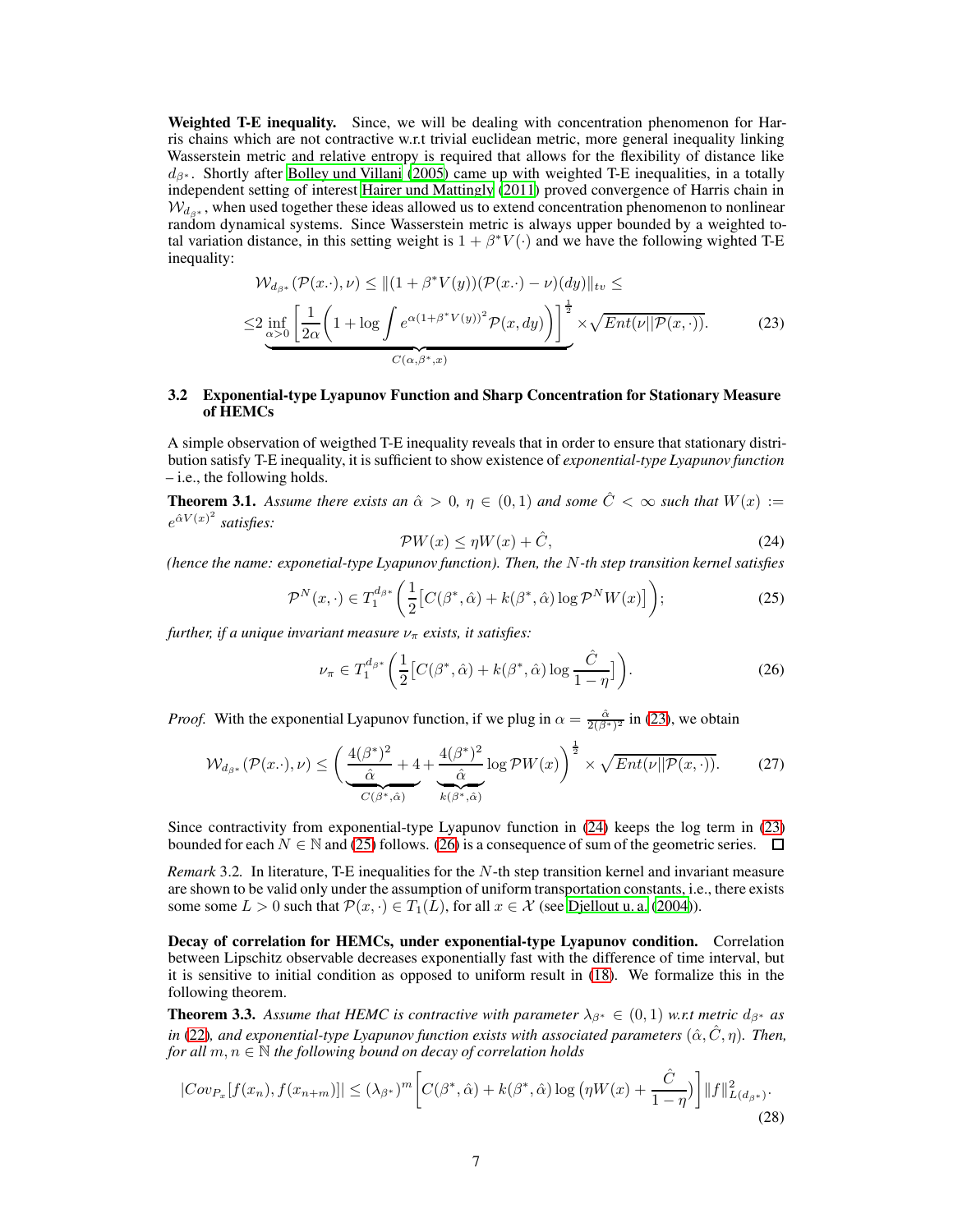*Proof.* A trivial realization of Markov property, application of Cauchy-Schwarz and recalling  $P^m f$ is  $(\lambda_{\beta^*})^m ||f||_{L(d_{\beta^*})}$  Lipshcitz (see e.g., [Djellout u. a. \(2004\)](#page-9-6)) in respective order, reveals:

$$
|Cov_{P_x}[f(x_n), f(x_{n+m})]| = |Cov_{P_x}[f(x_n), P^m f(x_n)]| \leq \sqrt{Var_{P_x}[f(x_n)]}\sqrt{Var_{P_x}[P^m f(x_n)]}
$$
  
\n
$$
\leq (\lambda_{\beta^*})^m \left[C(\beta^*, \hat{\alpha}) + k(\beta^*, \hat{\alpha})\log P^n W(x)\right] ||f||_{L(d_{\beta^*})}^2
$$
  
\n
$$
\leq (\lambda_{\beta^*})^m \left[C(\beta^*, \hat{\alpha}) + k(\beta^*, \hat{\alpha})\log(\eta W(x) + \frac{\hat{C}}{1-\eta})\right] ||f||_{L(d_{\beta^*})}^2,
$$
\n(29)  
\nconcluding the proof.

concluding the proof.

#### 3.3 Application to Concentration for SLDSs

Model specifications. We consider a discrete-time switched linear dynamical system (SLDS) of the form

<span id="page-7-1"></span>
$$
x_{t+1} = \sum_{j=1}^{M} (A_j x_t + w_t^j) \chi_{\mathcal{M}_j}(x_t).
$$
 (30)

Here,  $x_t \in \mathbb{R}^n$  denote the system's state and  $A_j \in \mathbb{R}^{n \times n}$  for  $j = 1, ..., M$  capture system dynamics in each of the M regions that decompose the state-space – the regions, defined as  $M_j = \{x \in \mathbb{R}^n :$  $L_j x \leq C_j$ ,  $j = 1, ..., M$ , are pairwise disjoint satisfying  $\bigcup_{j=1}^M \mathcal{M}_j = \mathbb{R}^{n}$ . In addition, for a fixed region j, noise vectors  $w_t^j$  are i.i.d, and satisfy  $w_t^j \sim \mathcal{N}(0, I_n)$  and  $Cov(w_t^j, w_s^k) = 0$ , for all  $t, s \ge 0$  and  $j \ne k \in \{1, 2, ..., M\}.$ 

**Lemma 3.4.** *[Naeem und Pajic](#page-9-10)* [\(2020\)](#page-9-10), assume that there exists  $\rho < \infty$  such that for all  $k_{unbdd} \in$  $\mathcal{K}_{unbdd} \ := \ \Big\{ k \ | \ (1 \leq k \leq M) \ and \ \Big( (\mathcal{M}_k \cap (\mathcal{B}_\varrho^n)^{\complement}) \neq \emptyset \Big) \Big\}, \ \textit{it holds that} \ \|A_k\|_2 \ \leq \ \gamma \ < \ 1 \ \textit{and}$  $\forall j \in (K_{unbdd})^{\complement}$ ,  $||A_j||_2 \le L < \infty$ . Then, the system [\(30\)](#page-7-1) mixes geometrically to a unique ergodic *invariant distribution*  $\mu_{\pi}$ *.* 

Since we lack uniform T-E constants, any hope for propagating transportation inequalities at the process level for Markov chain falls apart. However, it follows from [Naeem und Pajic](#page-9-10) [\(2020\)](#page-9-10), for some  $\beta^* > 0$  SLDS is contractive with distance function:

$$
d_{\beta^*}(x, y) := (2 + \beta^* ||x|| + \beta^* ||y||) \chi_{x \neq y}
$$

To be precise, with  $V(x) := ||x||^2$  they show contraction in metric  $d_\beta(x, y) := (2 + \beta V(x) + V(x))$  $V(y)\chi_{x\neq y}$ , but since  $\mathcal{P}V(x) \leq \eta V(x) + K$ , for  $\eta \in (0,1)$  and  $K < \infty$  an application of Jensen inequality reveals for  $\hat{V}(x) := ||x||$ .  $\hat{PV}(x) \le \sqrt{\eta} \hat{V}(x) + \sqrt{K}$ , therefore  $d_{\beta^*}(x, y) := (2 + \beta^* ||x|| + \beta^* ||y||) \chi_{x \neq y}$  is also a contractive metric. There doesn't exist any finite constant  $0 < C < \infty$  such that  $\mathcal{P}(x, \cdot) \in \mathcal{T}_1^{d_{\beta^*}}(C)$ , for all  $x \in \mathcal{X}$ . However, stationary measure of SLDS satisfy T-E inequality; which follows by proving existence of exponential-type Lyapunov function.

**Claim 3.5.** *For any*  $\hat{\alpha} \in (0, \frac{1-\gamma^2}{2})$  $\frac{(-\gamma^2)}{2}$ ), we have  $\int e^{\hat{\alpha}||x||^2}\mu_{\pi}(dx) < \infty$ .

*Proof.* Inspired from discussions in [Bolley und Villani \(2005\)](#page-9-13), it is sufficient to prove existence of  $\hat{\alpha} > 0$ ,  $\beta > 0$  and  $C > 0$  such that  $\beta < \hat{\alpha}$  and:

$$
\int e^{\hat{\alpha}||y||^2} \mathcal{P}(x, dy) \le Ce^{\beta ||x||^2}, \quad \text{for all } x \in \mathcal{X}. \text{ i.e.,}
$$

$$
\int e^{\hat{\alpha}||y||^2} \mathcal{P}(x, dy) \le Ce^{(\beta - \hat{\alpha})||x||^2} e^{\hat{\alpha}||x||^2}
$$
(31)

Since  $(\beta - \hat{\alpha}) < 0$ , We can find  $\eta_{\hat{\alpha}} \in (0, 1)$  and  $\hat{C}_{\hat{\alpha}} < \infty$  such that  $W_{\hat{\alpha}}(x) := e^{\hat{\alpha} ||x||^2}$  satisfy:

$$
\mathcal{P}W_{\hat{\alpha}}(x) \le \eta_{\hat{\alpha}}W_{\hat{\alpha}}(x) + \hat{C}_{\hat{\alpha}},\tag{32}
$$

$$
\int e^{\hat{\alpha}||x||^2} \mu_{\pi}(dx) \le \frac{\hat{C}_{\hat{\alpha}}}{1 - \eta_{\hat{\alpha}}},\tag{33}
$$

<span id="page-7-0"></span><sup>&</sup>lt;sup>4</sup>To simplify our notation, we employ a polyhedra-based region representation. On the other hand, any pairwise-disjoint region decomposition of the state space would suffice as long as boundaries have Lebesgue measure 0.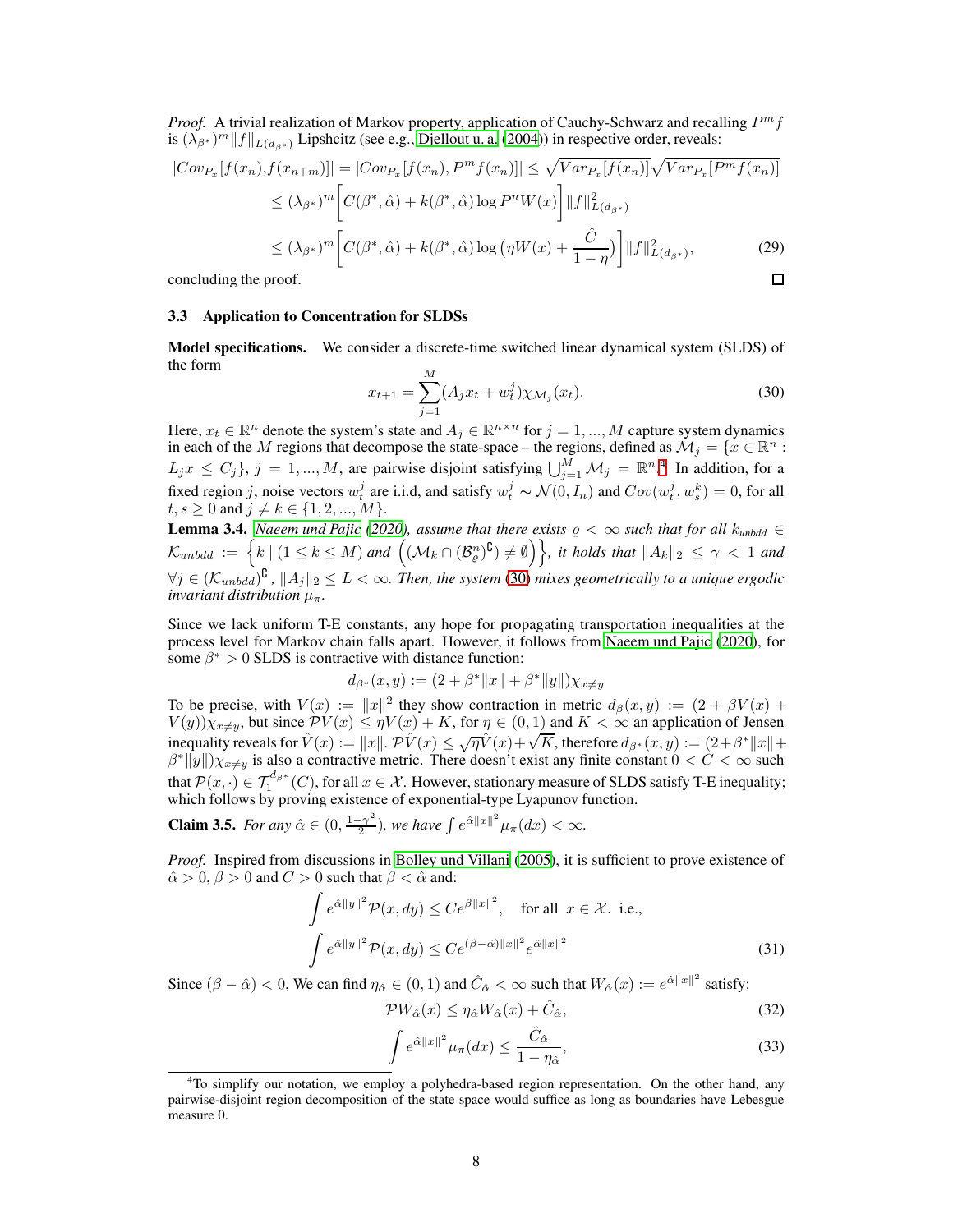An application of Stein's lemma on transition kernel of [\(30\)](#page-7-1), reveal:

$$
\int e^{\alpha ||y||^2} \mathcal{P}(x, dy) = \frac{1}{(1 - 2\alpha)^{\frac{n}{2}}} e^{\|A_j x\|^2 (\alpha + \frac{2\alpha^2}{(1 - 2\alpha)})}
$$

$$
= \frac{1}{(1 - 2\alpha)^{\frac{n}{2}}} e^{\|A_j x\|^2 \frac{\alpha}{(1 - 2\alpha)}}, \quad \alpha < \frac{1}{2}, \ x \in \mathcal{M}_j. \tag{34}
$$

Validation of claim is merely a linear algebra exercise from here.

### 3.4 Gaussian Tail Inequality for Stationary Distribution of SLDS/Harris Chain with Exponential Lyapunov Function and its Consequences for Sampling

Assume that we have access to sampling  $(y_i)_{i=1}^N$  i.i.d from  $\mu_\pi$ . Since,  $r(x) := ||x||$  is  $\frac{1}{\beta^*}$  Lipschitz w.r.t  $d_{\beta^*}$  and  $\mu_{\pi} \in T_1^{d_{\beta^*}}$  $\left(\frac{1}{2}\left[C(\beta^*,\hat{\alpha})+k(\beta^*,\hat{\alpha})\log\frac{\hat{C}}{1-\eta}\right]\right)$ , we have that  $\mathbb{P}\Bigg[\Bigg]$ 1 N  $\sum_{i=1}^{N}$  $\sum_{i=1}^{N} r(y_i) - \langle r \rangle_{\mu_{\pi}}$  $>\epsilon\Bigg] \leq 2 \exp\Bigg( N \epsilon^2 (\beta^*)^2$  $C(\beta^*, \hat{\alpha}) + k(\beta^*, \hat{\alpha}) \log \frac{\hat{C}}{1-\eta}$  $\setminus$  $(35)$ 

*Remark* 3.6*.* Intuitively speaking, such sharp exponential inequalities for i.i.d sampling from invariant measure are necessary for inequalities of the form [\(16\)](#page-4-2). If Markov chain under consideration is ergodic (forgetting the past) and converges to invariant distribution exponentially fast then after some burn-in period, sampling from Markov chain should be a decent approximation of independent sampling from invariant distribution  $\mu_{\pi}$  (provided that decay of correlation is sufficiently fast)

*Remark* 3.7*.* Although, we tried our best to show concentration for process level law of HEMCs under exponential-type Lyapunov condition, via weigthed T-E inequality but it got intractable due to non-uniform transport constants.

# 4 Conclusion and discussion

We have provided with a general framework for getting concentration inequalities for random dynamaical systems, with respect to empirical averages of unbounded test functions; validated our analysis on the example of LDS and SLDS. Few conclusive statements and phenomenons requiring further explorations are as follows:

- *Exponential-type Lyapunov functions are sufficient for having exponential concentration inequalities* (although, we might have to run multiple independent trajectories)
- *Stability is necessary not sufficient:* As it should be evident from the example of HEMCs, under existence of exponential-type Lyapunov functions we can ensure concentration only by running multiple independent trajectories. Concentration via single trajectory requires some notion of regularity for transition kernels as well: one of them is uniform transportation constant and we intend on exploring more such regularity conditions in our future work.
- *Can we relax uniform T-E condition and still get exponential inequalities from a single trajectory?* We suspect it might be the case when samples of Markov chain interact symmetrically; convincing examples include, Kac's interacting particles model exhibiting propagation of chaos and ubiquity of assumption on reversibility of Markov chain w.r.t its' stationary maeasure in discrete and continuous time Large Deviation Principle, see e.g, [Wang und Wu \(2020\)](#page-10-2) and [Guillin u. a. \(2009](#page-9-18)).

# References

- <span id="page-8-0"></span>[Blower und Bolley 2005] BLOWER, Gordon ; BOLLEY, François: Concentration inequalities on product spaces with applications to Markov processes. In: *arXiv preprint math/0505536* (2005)
- <span id="page-8-1"></span>[Bobkov und Götze 1999] BOBKOV, Sergej G. ; GÖTZE, Friedrich: Exponential integrability and transportation cost related to logarithmic Sobolev inequalities. In: *Journal of Functional Analysis* 163 (1999), Nr. 1, S. 1–28

 $\Box$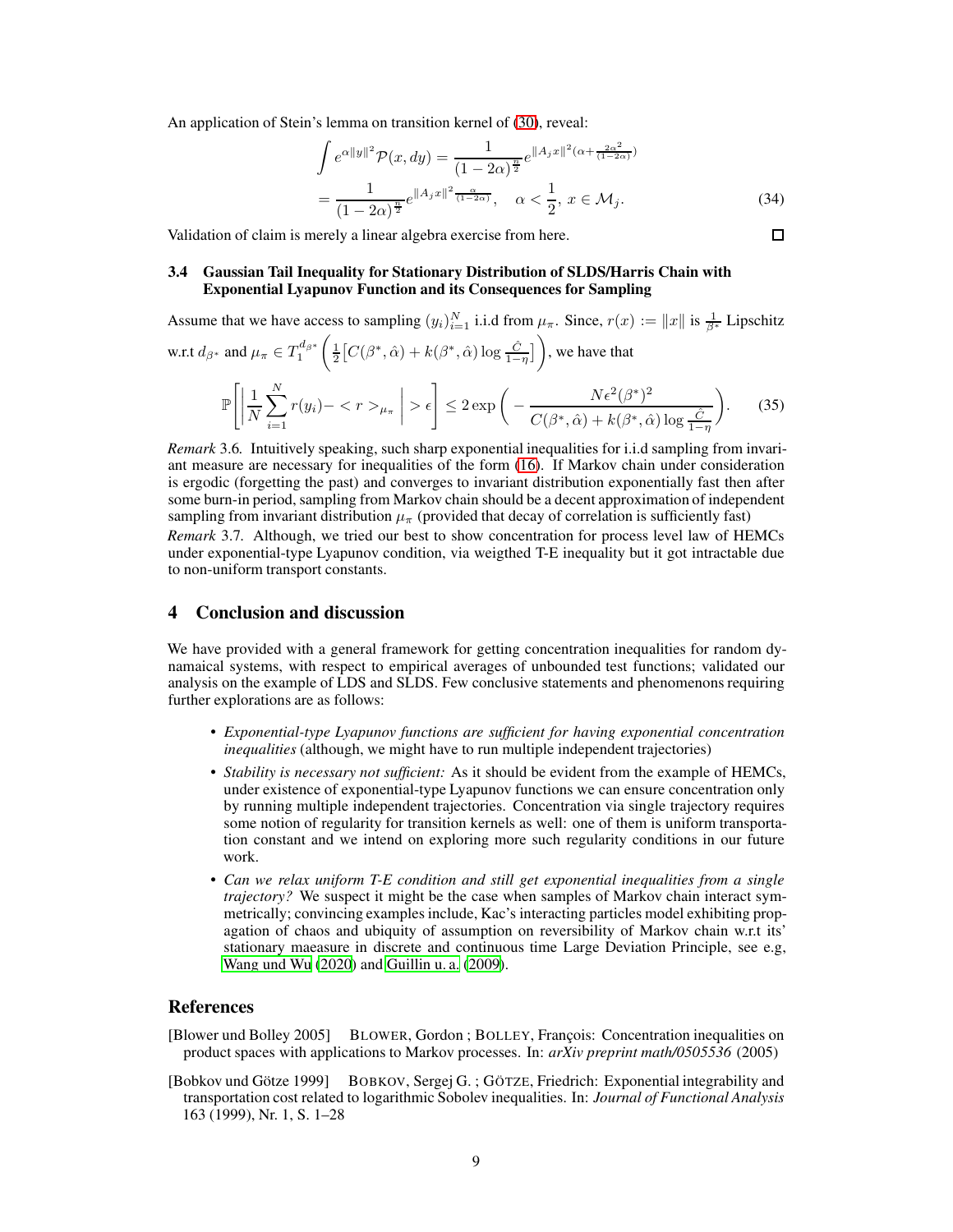- <span id="page-9-13"></span>[Bolley und Villani 2005] BOLLEY, François ; VILLANI, Cédric: Weighted Csiszár-Kullback-Pinsker inequalities and applications to transportation inequalities. In: *Annales de la Faculté des sciences de Toulouse: Mathématiques* Bd. 14, 2005, S. 331–352
- <span id="page-9-7"></span>[Chatterjee 2007] CHATTERJEE, Sourav: Stein's method for concentration inequalities. In: *Probability theory and related fields* 138 (2007), Nr. 1-2, S. 305–321
- <span id="page-9-11"></span>[Chatterjee und Dey 2010] CHATTERJEE, Sourav ; DEY, Partha S.: Applications of Stein's method for concentration inequalities. In: *The Annals of Probability* 38 (2010), Nr. 6, S. 2443– 2485
- <span id="page-9-6"></span>[Djellout u. a. 2004] DJELLOUT, Hacene ; GUILLIN, Arnaud ; WU, Liming u. a.: Transportation cost-information inequalities and applications to random dynamical systems and diffusions. In: *Annals of Probability* 32 (2004), Nr. 3B, S. 2702–2732
- <span id="page-9-16"></span>[Eberle 2015] EBERLE, Andreas: *Markov processes*. 2015
- <span id="page-9-2"></span>[Fazel u. a. 2018] FAZEL, Maryam ; GE, Rong ; KAKADE, Sham ; MESBAHI, Mehran: Global Convergence of Policy Gradient Methods for the Linear Quadratic Regulator. In: *International Conference on Machine Learning*, 2018, S. 1467–1476
- <span id="page-9-15"></span>[Givens u. a. 1984] GIVENS, Clark R. ; SHORTT, Rae M. u. a.: A class of Wasserstein metrics for probability distributions. In: *The Michigan Mathematical Journal* 31 (1984), Nr. 2, S. 231–240
- <span id="page-9-18"></span>[Guillin u. a. 2009] GUILLIN, Arnaud ; LÉONARD, Christian ; WU, Liming ; YAO, Nian: Transportation-information inequalities for Markov processes. In: *Probability theory and related fields* 144 (2009), Nr. 3-4, S. 669–695
- <span id="page-9-17"></span>[Hairer 2006] HAIRER, Martin: Ergodic properties of Markov processes. In: *Lecture notes* (2006)
- <span id="page-9-12"></span>[Hairer und Mattingly 2011] HAIRER, Martin ; MATTINGLY, Jonathan C.: Yet another look at Harris' ergodic theorem for Markov chains. In: *Seminar on Stochastic Analysis, Random Fields and Applications VI* Springer (Veranst.), 2011, S. 109–117
- <span id="page-9-0"></span>[Hao u. a. 2020] HAO, Botao ; LAZIC, Nevena ; ABBASI-YADKORI, Yasin ; JOULANI, Pooria ; SZEPESVARI, Csaba: Provably Efficient Adaptive Approximate Policy Iteration. In: *arXiv preprint arXiv:2002.03069* (2020)
- <span id="page-9-9"></span>[Łatuszyński u. a. 2013] ŁATUSZYŃSKI, Krzysztof; MIASOJEDOW, Błażej; NIEMIRO, Wojciech u. a.: Nonasymptotic bounds on the estimation error of MCMC algorithms. In: *Bernoulli* 19 (2013), Nr. 5A, S. 2033–2066
- <span id="page-9-8"></span>[Ledoux 2001] LEDOUX, Michel: *The concentration of measure phenomenon*. American Mathematical Soc., 2001 (89)
- <span id="page-9-14"></span>[Malrieu 2001] MALRIEU, Florient: Logarithmic Sobolev inequalities for some nonlinear PDE's. In: *Stochastic processes and their applications* 95 (2001), Nr. 1, S. 109–132
- <span id="page-9-5"></span>[Marton u. a. 2004] MARTON, Katalin u. a.: Measure concentration for Euclidean distance in the case of dependent random variables. In: *Annals of probability* 32 (2004), Nr. 3B, S. 2526–2544
- <span id="page-9-10"></span>[Naeem und Pajic 2020] NAEEM, Muhammad A. ; PAJIC, Miroslav: Learning Expected Reward for Switched Linear Control Systems: A Non-Asymptotic View. In: *arXiv preprint arXiv:2006.08105* (2020)
- <span id="page-9-1"></span>[Oymak 2019] OYMAK, Samet: Stochastic Gradient Descent Learns State Equations with Nonlinear Activations. In: *Conference on Learning Theory*, 2019, S. 2551–2579
- <span id="page-9-4"></span>[Sarkar u. a. 2019] SARKAR, Tuhin ; RAKHLIN, Alexander ; DAHLEH, Munther A.: Finite-time system identification for partially observed lti systems of unknown order. In: *arXiv preprint arXiv:1902.01848* (2019)
- <span id="page-9-3"></span>[Simchowitz u. a. 2018] SIMCHOWITZ, Max ; MANIA, Horia ; TU, Stephen ; JORDAN, Michael I. ; RECHT, Benjamin: Learning Without Mixing: Towards A Sharp Analysis of Linear System Identification. In: *Conference On Learning Theory*, 2018, S. 439–473